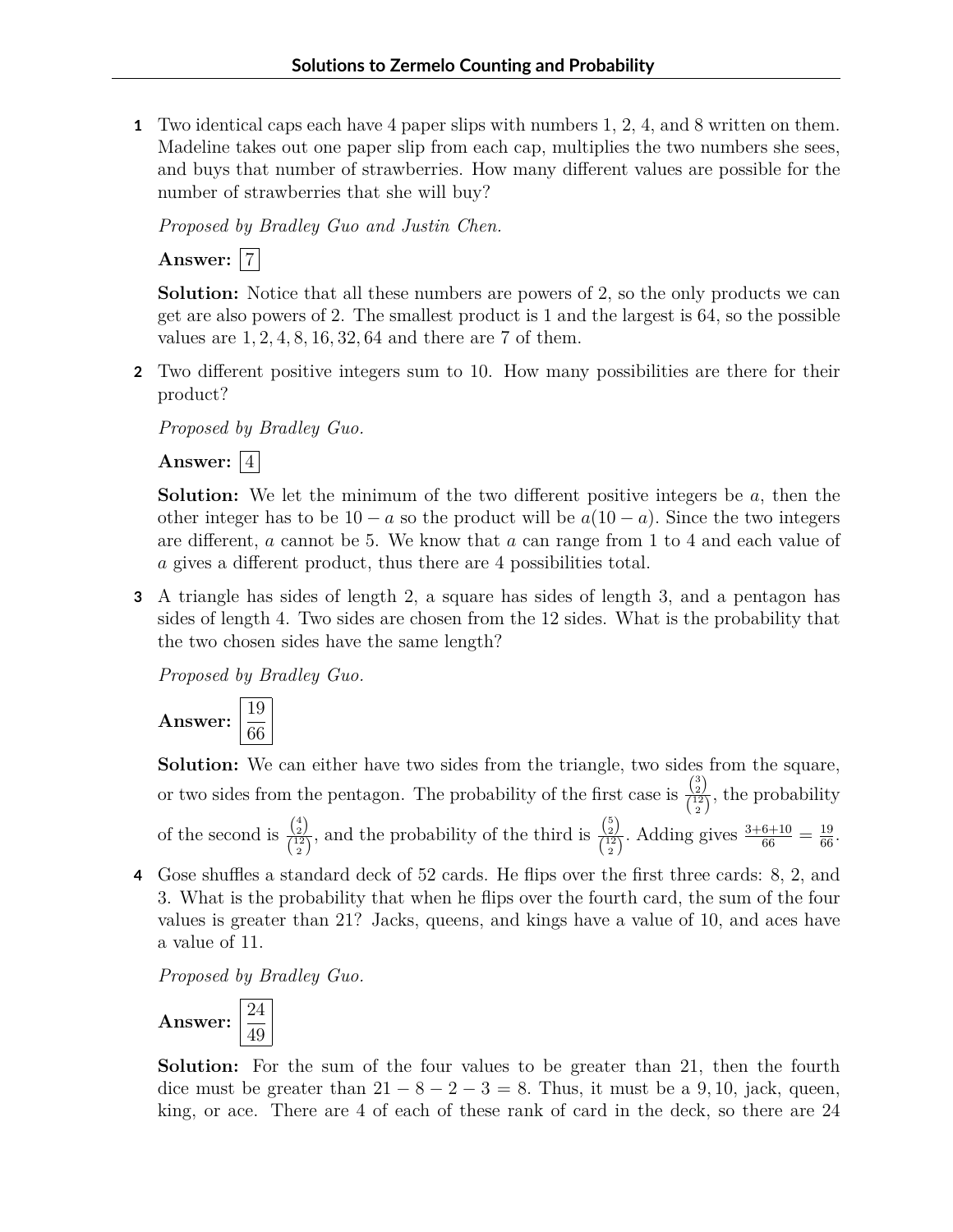possible winning cards. The deck has 49 cards left since the first 3 were removed, so the probability is  $\frac{24}{49}$ .

**5** Bread has a bag of two forks and three spoons. Squash reaches into the bag and pulls out three utensils. What is the probability that Squash has more spoons than forks?

*Proposed by Nathan Cho.*



**Solution:** For Squash to have more spoons, he can either have 2 or 3 spoons. There are  $\binom{5}{3} = 10$  possible combinations Squash can pull. There is 1 way for Squash to pull 3 3 spoons, and  $\binom{2}{1}$ 1  $\Big) \cdot \Big( \frac{3}{2}$ 2  $= 6$  ways for Squash to pull 2 spoons and 1 fork. This gives a probability of  $\frac{6+1}{10} = \frac{7}{10}$ .

**6** Kevin initially has 4 coins atop a table. He flips all of them and puts each coin with heads facing up in his pocket. If any coins remain on the table, he repeats the procedure. What is the probability that, after these two steps, all 4 coins will be in Kevin's pocket?

*Proposed by Kelin Zhu.*



**Solution:** Notice that the game is the same if each coin is played separately, and then combined at the end. Thus, we can compute the probability that a given coin ends up in his pocket, and raise it to the fourth power. The probability that the coin ends up on the table is  $\frac{1}{4}$  since it must land tails twice, so the probability it ends up in the pocket is  $\frac{3}{4}$ . Raising to the fourth power, we get the answer of  $\frac{81}{256}$ .

**7** Two people play a game. They alternate rolling a die and each keeps a running sum of all the numbers they've rolled. The first person with a positive multiple of 3 wins. What is the probability that the first person wins?

*Proposed by Joshua Hsieh.*



**Solution:** Let P be the probability the first person wins. At any given point in the game, the person rolling has a  $\frac{1}{3}$  chance of getting a positive multiple of 3 on the next roll, since there are two numbers on the dice for each remainder modulo 3. We use recursion. The first person going can either win on the first turn, or the game restarts with the roles changed. In the second case, because the roles are switched, the probability the original first person wins is  $1 - P$ . Thus, we have  $P = \frac{1}{3} + \frac{2}{3}$  $rac{2}{3}(1-P),$ and solving gives  $P = \frac{3}{5}$  $\frac{3}{5}$ .